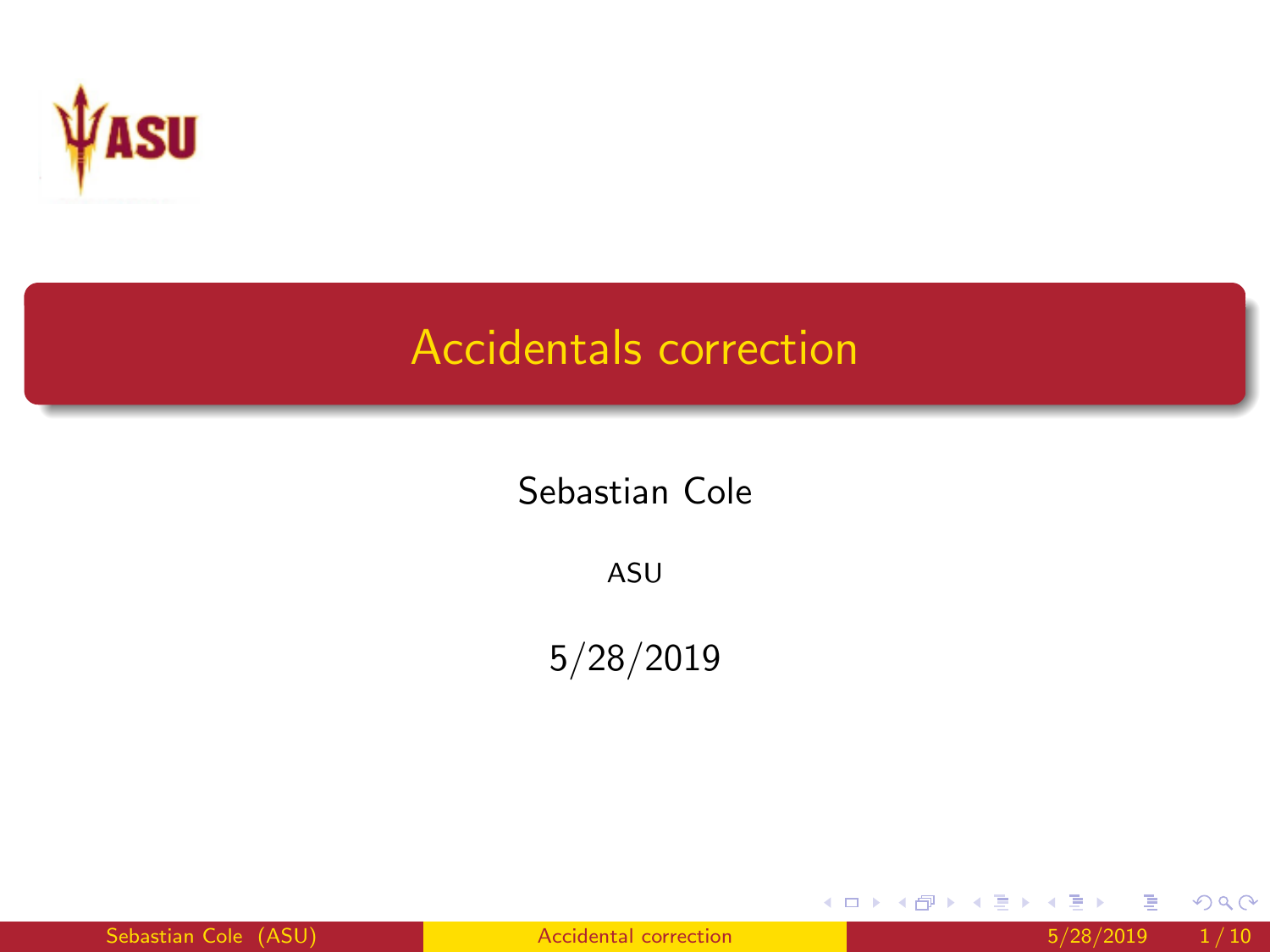- Completed using TPOL trees, constructed from PS skims.
- Showing work from run 11366.
- Use method 2 from Richard's collaboration presentation.
- Can use TPOL trees to perform method 1 also.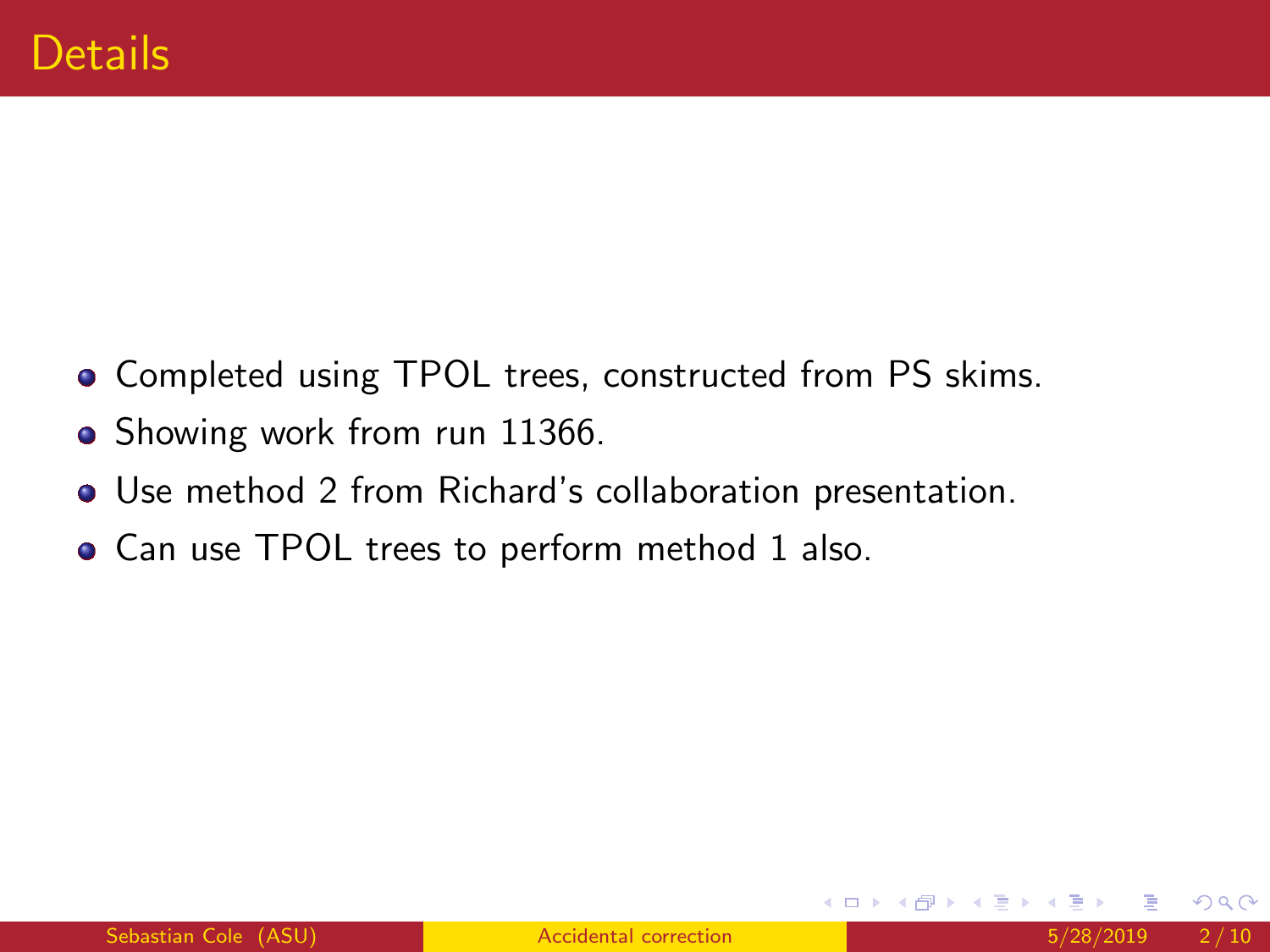# PSC and PS timing coincidence





- **•** Timing difference between all combinations of coarse and fine PS.
- Place nominal cuts between -1.5 and 1.5 ns to investigate in time hits.

化医头头

 $\leftarrow$   $\Box$ 

Sebastian Cole (ASU) **[Accidental correction](#page-0-0)** 5/28/2019 3/10

 $290$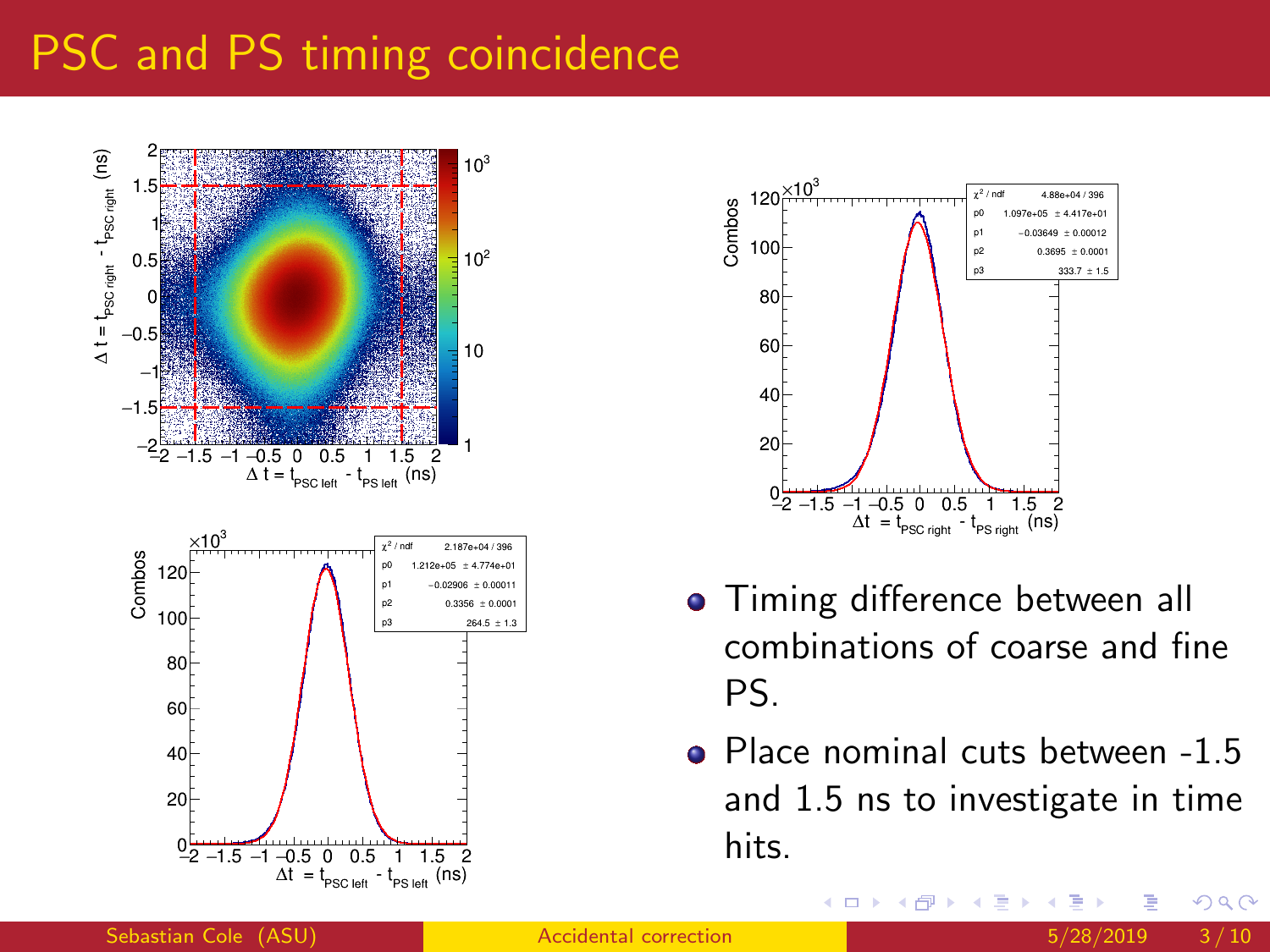#### Prompt and accidental selections



• Selected prompt peak using 2 ns, to be switched to RF time in CCDB. **•** Select sets of four accidental peaks, two from each side, from RF time to 25 time RF time. Red prompt peak, green first accidental sets, and blue second accidental sets.  $\Omega$ 

Sebastian Cole (ASU) and [Accidental correction](#page-0-0) 6/28/2019 4/10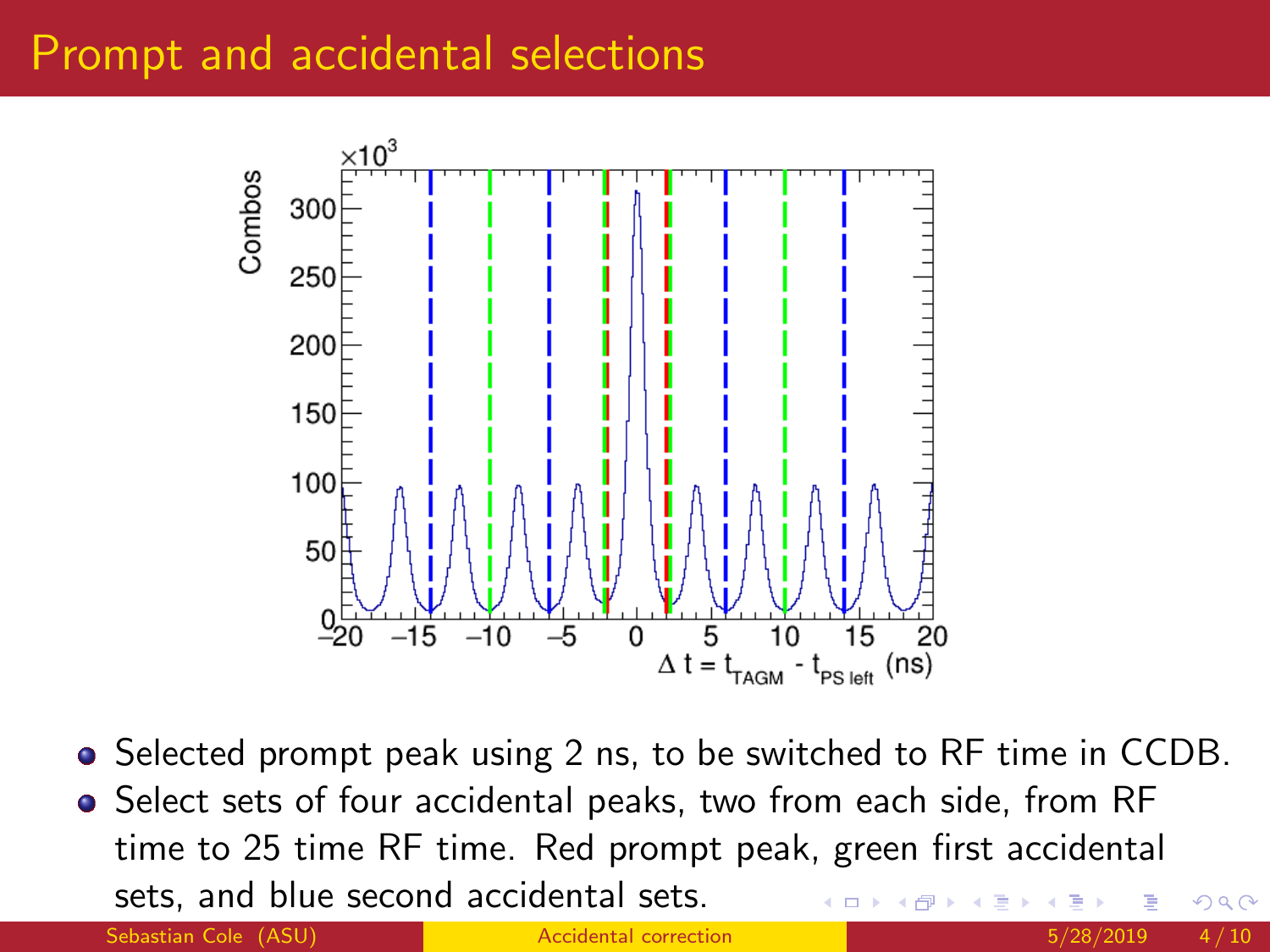# PS and TAGM energy difference



- For unique combinations of PS and TAGM determine energy difference for prompt signal and each set of accidentals.
- **•** Black is from prompt peak and red from blue accidental selection on previous slide.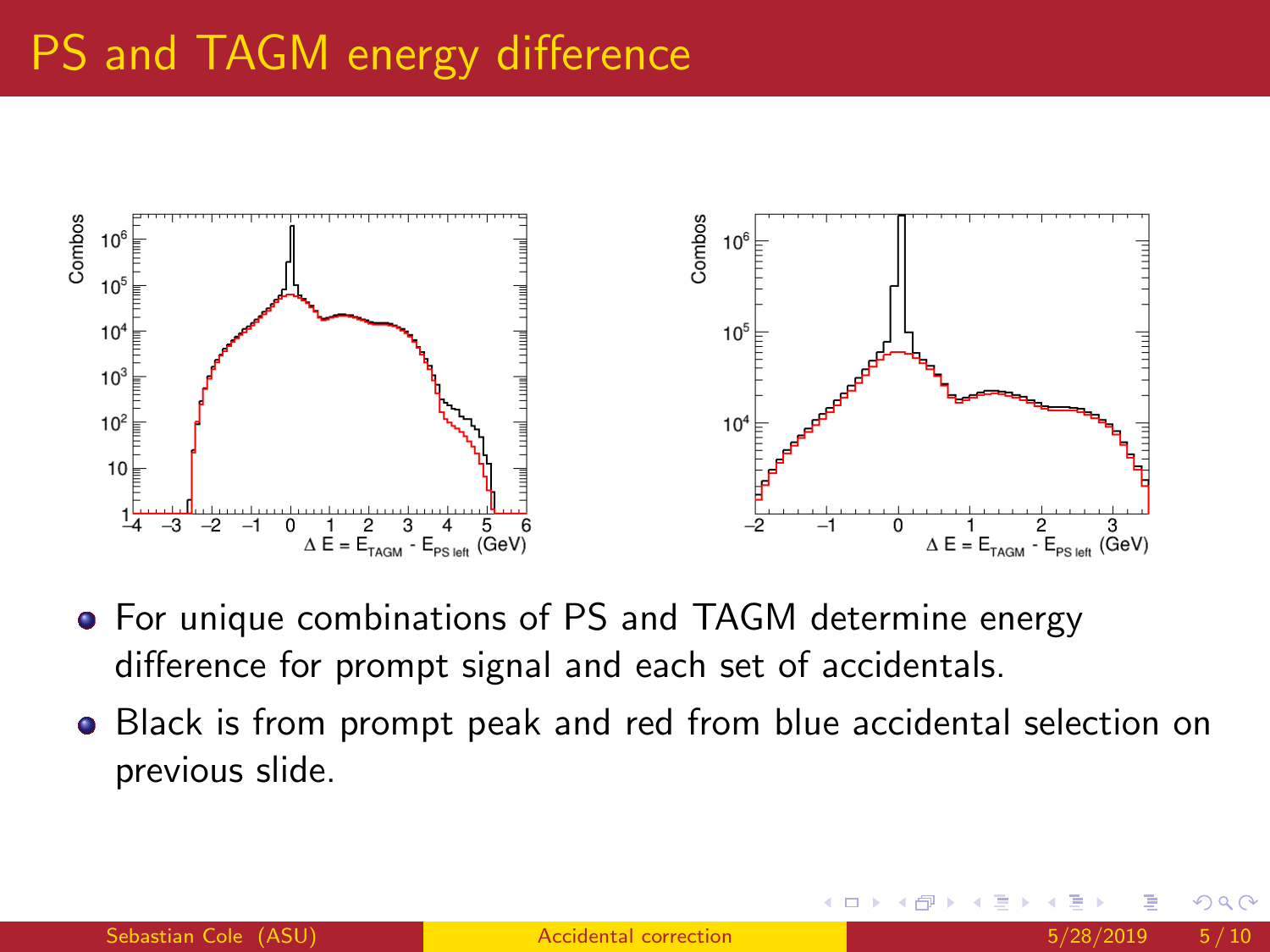### Energy difference ratios



- For each set determine ratio of prompt and accidental energy differences. Showing ratio of prompt with blue accidental selection from slide 4.
- Apply pol0 fit from 1 to 3 GeV to determine duty factor.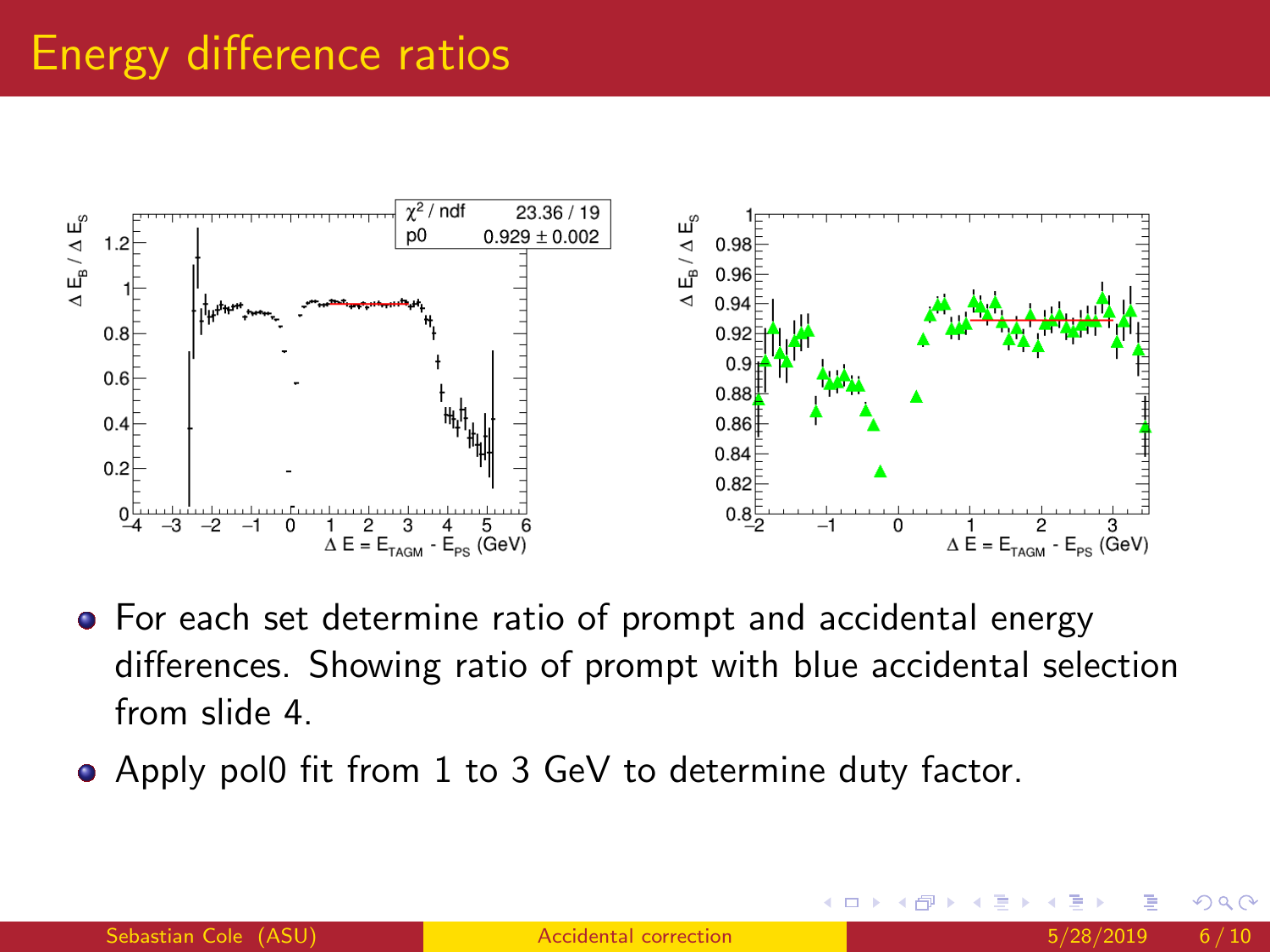

• Plot of duty factors for left (red points with black lines) and right (green points with blue lines) PS-TAGM energy differences for each accidental set.

Sebastian Cole (ASU) and The Cole (ASU) [Accidental correction](#page-0-0) and The Cole (ASU) 3/28/2019 7/10

つへへ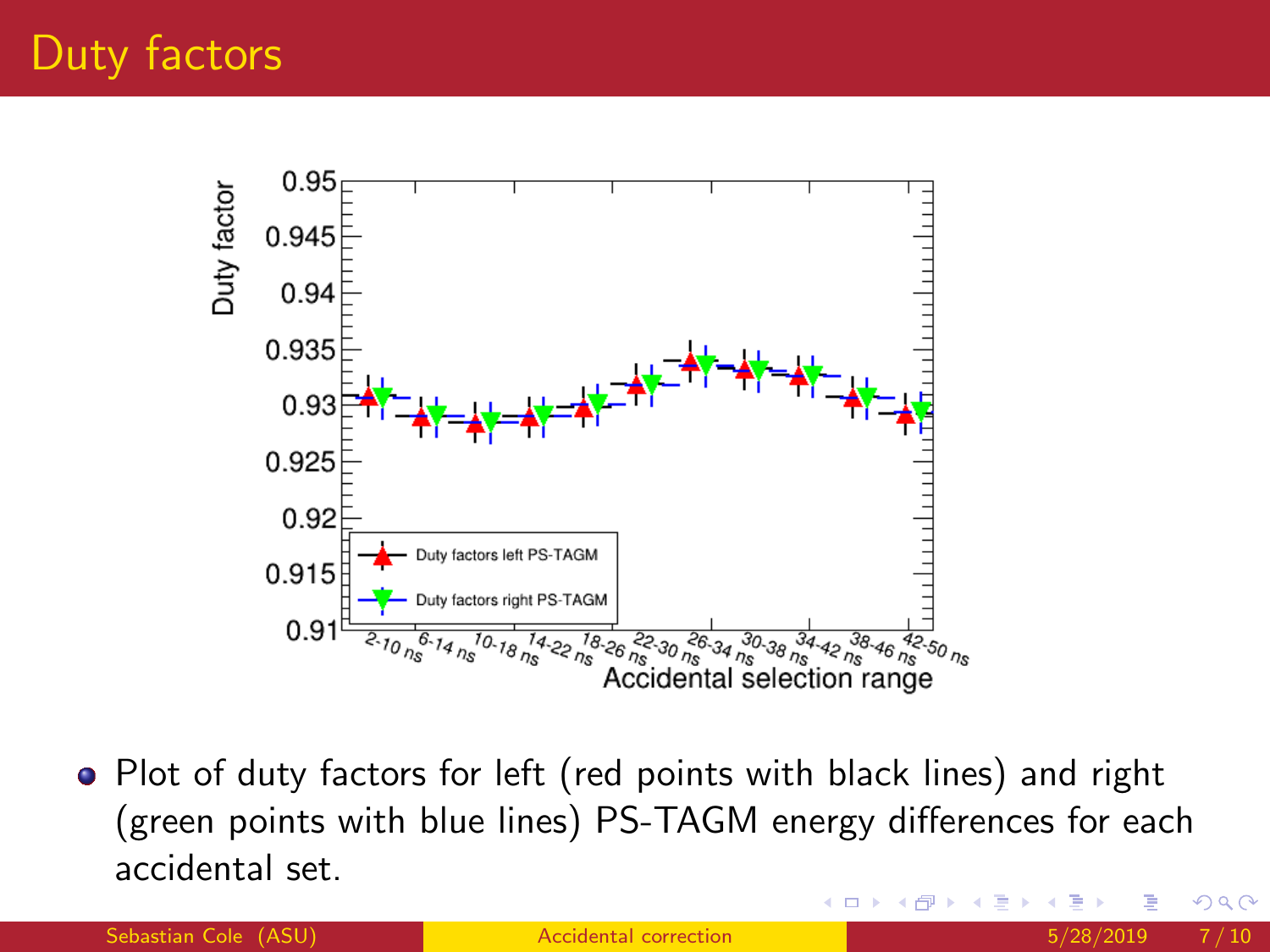#### Accidental correction



- Applied pol0 fit to plots on previous slide. Use this as correction factor for the run.
- $\bullet$  Overall duty factor = 0.9307  $\pm$  0.0005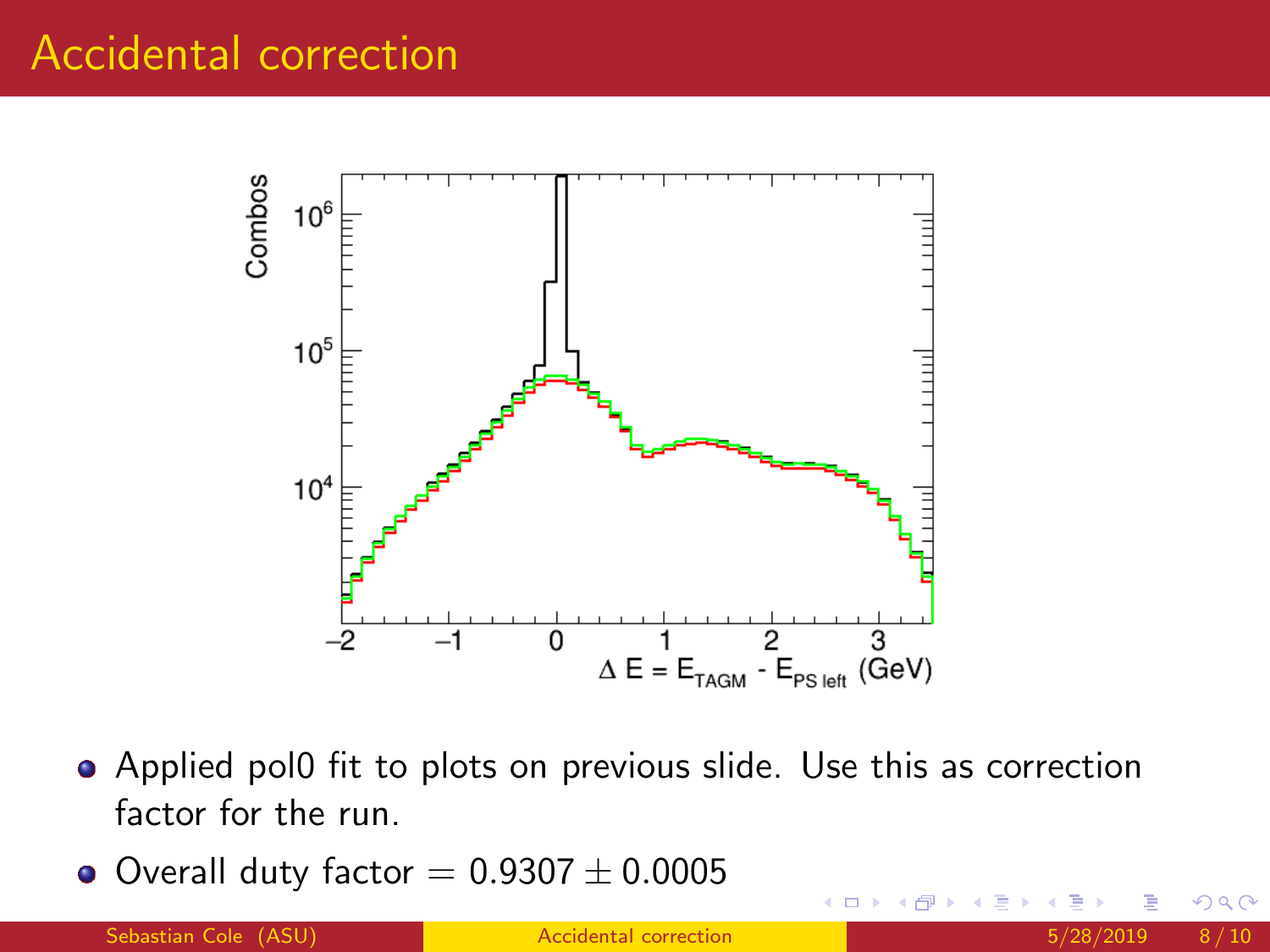### What about TAGH?



- **Same effect is seen with TAGH.**
- Applied same analysis to find similar duty factor values with pol0 fit from.
- The duty factor is most likely not energy dependent. Needs to be checked.
- $\bullet$  Overall duty factor = 0.9445  $\pm$  0.0001

Sebastian Cole (ASU) and [Accidental correction](#page-0-0) 6 and 5/28/2019 9/10

つへへ